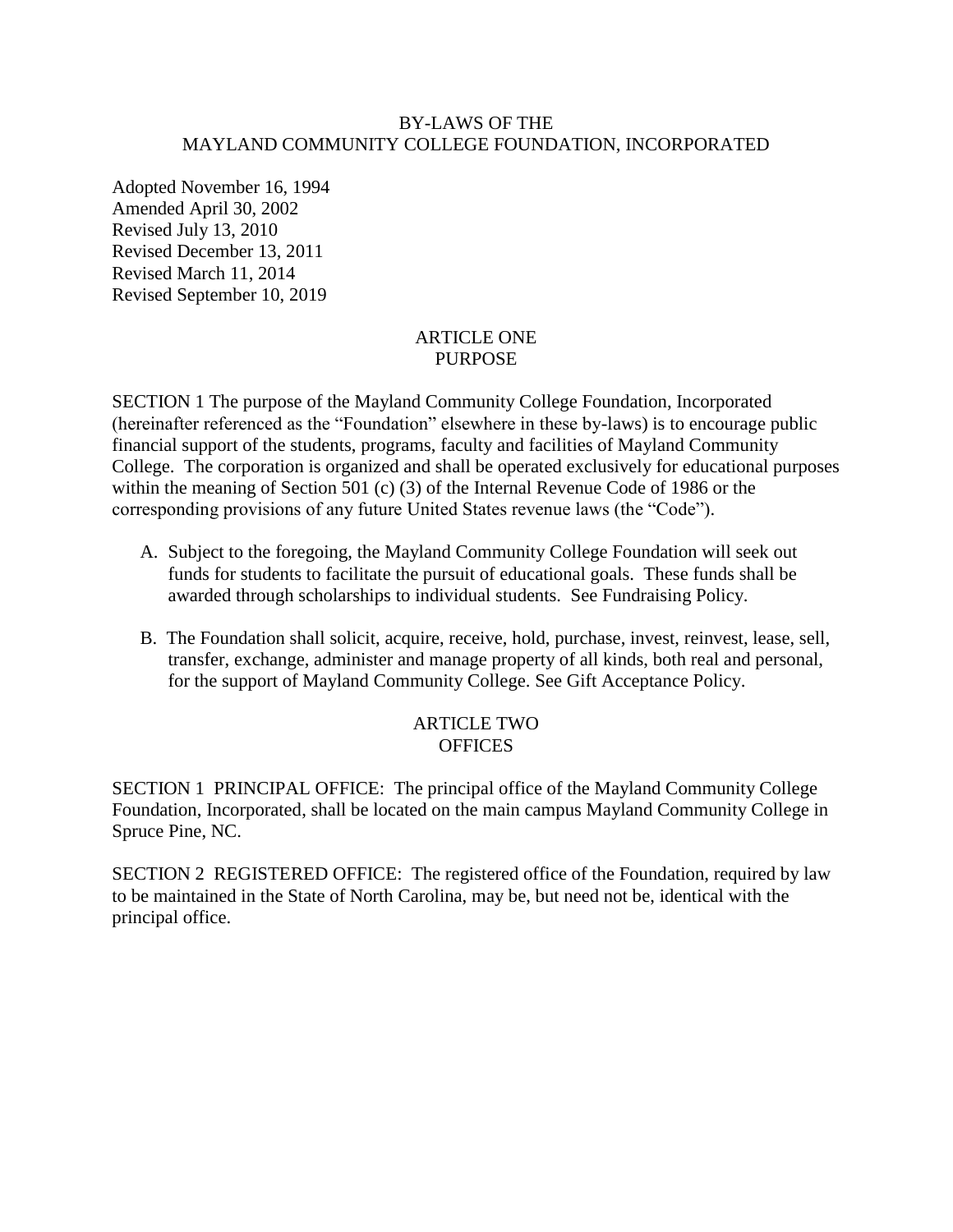## ARTICLE THREE BOARD OF DIRECTORS

SECTION 1 GENERAL POWERS: The business and affairs of the Foundation shall be managed by the Board of Directors or by such committees as the Board of Directors may establish pursuant to these By-Laws.

SECTION 2 QUALIFICATIONS, VOTING, NUMBER AND TENURE: An individual qualifies to serve as a Director of the Mayland Community College Foundation through recommendation by any member of the Foundation Board of Directors, including the MCC President and the Executive Director. The entire Board of Directors will vote to accept the nomination. He or she should possess a personal incentive to promote the advancement of higher education for Mayland Community College through solicitation of funds and making contacts beneficial to the mission of the college. The role of directors is to provide counsel, guidance and resources to the Foundation and to the College. In all efforts, directors shall adhere to sound administrative procedures with respect to stewardship of all funds and property entrusted to the Foundation.

Directors shall be bound by the Mayland Community College Foundation's Conflict of Interest policy and shall refrain from participation in discussions or in voting where conflicts of interest may arise. See Conflict of Interest Policy.

Each member of the Board of Directors shall be entitled to one (1) vote on all matters of the board. No proxy voting shall be allowed.

- a. The number of elected directors of the Mayland Community College Foundation, Incorporated, shall be no fewer than twelve (12), exclusive of the employees of Mayland Community College who are automatically appointed to the Board under provisions of these by-laws. The Foundation shall strive for but not be bound to maintain equal numbers for representation between Mitchell, Avery and Yancey Counties.
- b. A term of service on the Mayland Community College Foundation Board shall be three years in length, expiring on December 31 of their third year of service. All terms of office for Foundation Directors and officers shall run with the calendar year, regardless of when a Director joins the Foundation Board.
- c. An appointment committee consisting of the College President, the Foundation Board President and the Executive Director shall determine re-appointments to the Board and shall take recommendations from other Directors regarding appropriate candidates for service on the Foundation Board.
- d. Three (3) Directors shall also be members of the Board of Trustees of Mayland Community College, one (1) each from Avery, Mitchell and Yancey Counties. Directors appointed by the Board of Trustees shall serve on the Foundation Board of Directors concurrent with their tenure as a Trustee of Mayland Community College, or for three (3)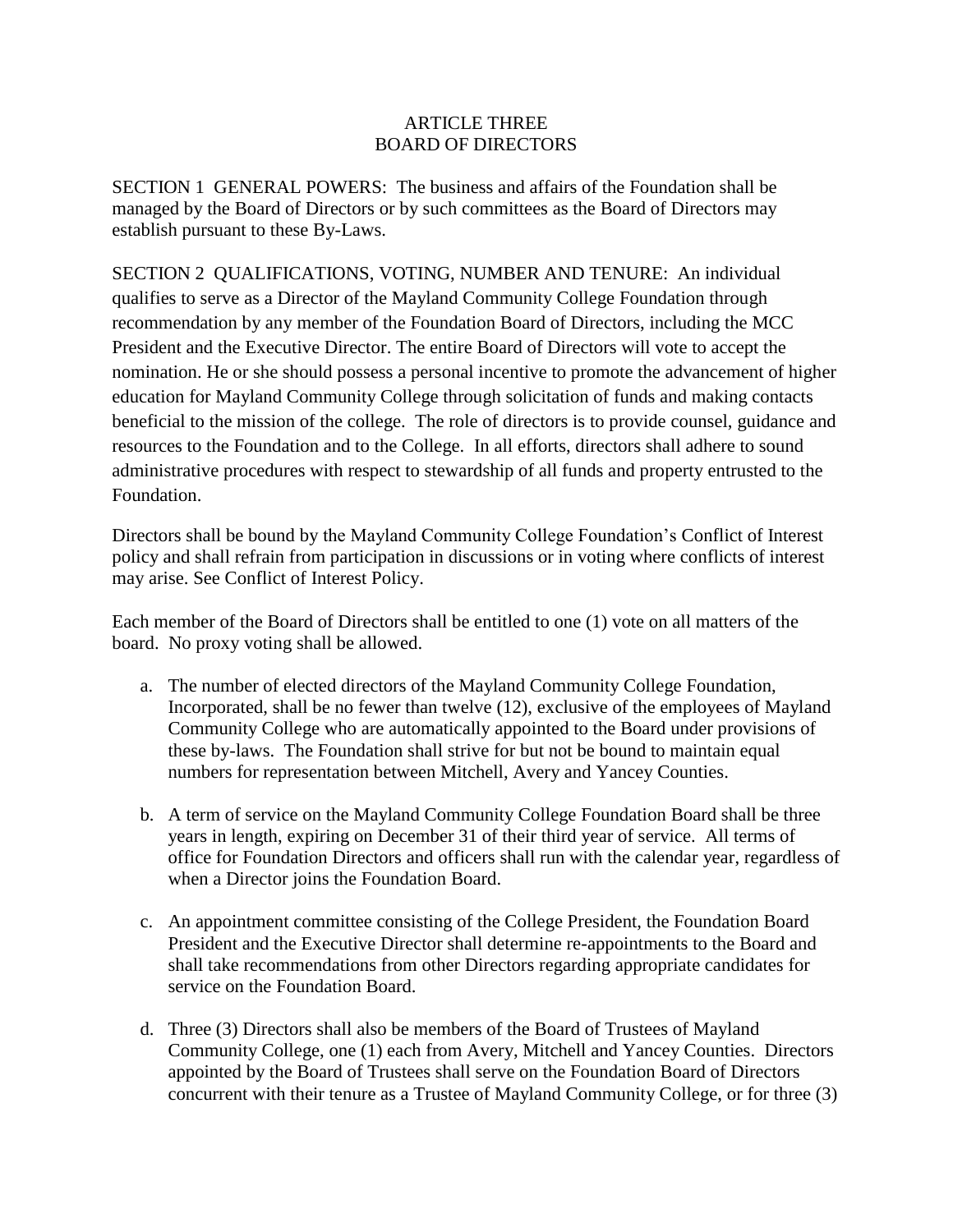years, whichever comes first. Vacancies occurring during a trustee's term shall be filled by the Board of Trustees.

- e. The President and the Vice President of Administrative Services of Mayland Community College shall serve as ex-officio, non-voting members on the Foundation Board of Directors for the term of their tenure.
- f. The Foundation shall install an Executive Director to serve as its agent. The Foundation's Executive Director shall serve as a non-voting, ex-officio director and as member of all Foundation committees. The Executive Director shall serve as general administrator of the Foundation and shall report to the Executive Committee and to the Board of Directors, shall perform all duties customary to that office and shall supervise and control all of the affairs of the Foundation in accordance with any policies and directives approved by the Board of Directors. The Executive Director and the Foundation office staff shall maintain all minutes, books, records, documents of the Foundation and shall account for all transactions and reports for the Foundation's financial condition.

The Executive Director of the Foundation shall be considered a director for the College and shall receive day to day administrative supervision from the college President.

- g. All Directors of the Foundation Board, with the exception of the Executive Director and/or any other employees or agents, shall serve without compensation.
- h. Directors shall attend at least one-half  $(1/2)$  of the regularly scheduled meetings in a calendar year to remain in good standing. Failure to participate in three (3) consecutive regularly scheduled meetings without cause shall be interpreted as a resignation from the Foundation Board of Directors. In such cases, the Foundation office shall send a letter of appreciation to non-attending directors, thanking them for their contributions and service on the Foundation Board. These and other vacancies shall be filled as remainder terms.
- i. Directors shall be permitted to participate and vote in meetings via electronic means (including but not limited to telephone and/or video conferencing or other means) as practical when they are unable to attend meetings in person. Votes may occur via e-mail, however in order for a vote to pass via e-mail it must be unanimous.

#### SECTION 3 MEETINGS:

a. Four (4) quarterly meetings of the Board of Directors of the Mayland Community College Foundation, Incorporated, shall be held each year on the Mitchell Campus of Mayland Community College or at a location to be determined by the Executive Director. The Board of Directors shall be notified at least one week in advance of any regularly scheduled meeting with respect to changes in meeting place. The meetings shall be held on the second Tuesday of March, June, September and December.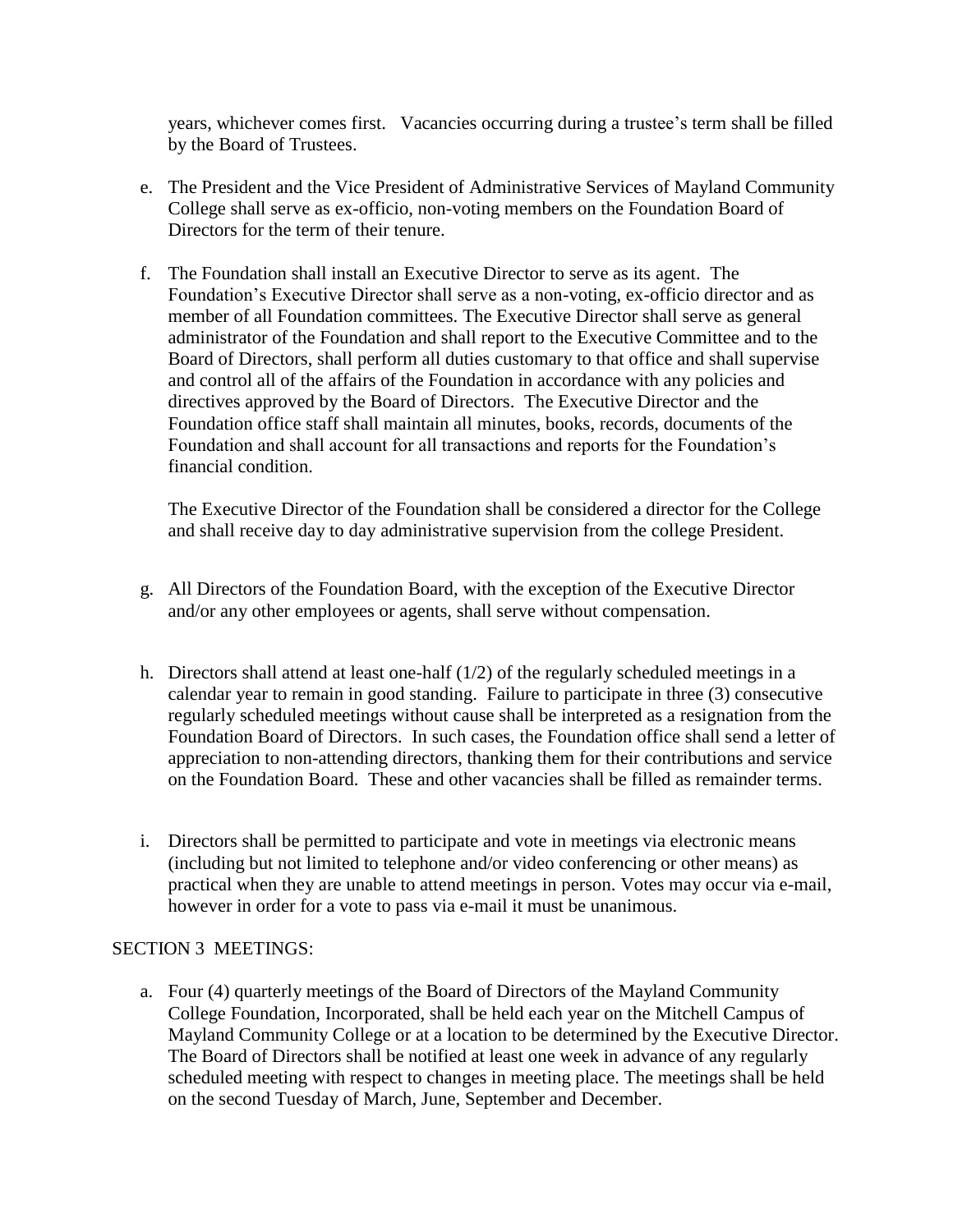- b. Special meetings may be called as needed by the President of the Foundation or three (3) or more Directors.
- c. A quorum of the Board of Directors shall consist of half of the voting, participating Directors at any meeting, but not fewer than seven (7) such Directors, and all questions shall be determined by a majority vote; provided, however, a majority of all Directors must concur in the following:
	- i. Amending these by-laws
	- ii. Amending the Articles of Incorporation
- d. The Executive Director of the Foundation shall notify each Foundation Director of each meeting, quarterly or special, not less than five (5) days preceding any such meeting. Information, including a brief summary of subjects to be covered at any meeting, shall be mailed (either electronically or by hard copy) to each Director and be in their possession at least twenty-four (24) hours prior to any meeting. The Foundation Board of Directors has the authority to waive this requirement in case of emergency.

## ARTICLE FOUR OFFICERS OF THE BOARD AND COMMITTEES

SECTION 1 OFFICERS OF THE BOARD: The President and Vice-president of the Board shall be elected by the Board of Directors. The President shall preside at all meetings of the Board and shall perform such other duties as may be directed by the Board. The Vicepresident shall preside at all meetings of the Board when the President is absent. In the event both the President and Vice-president are both absent for a regular board meeting, the Executive Director shall invite another Director to conduct the meeting.

- a. The term of office of three years for each elected position shall be suggested, but not mandated. Each officer shall hold office until his successor shall have been duly elected and shall have qualified for the position.
- b. Additional new offices may be created and filled at any meeting of the Foundation Board of Directors.
- c. The Board of Directors, upon a majority vote, may remove any officer at any time without cause.

SECTION 2 COMMITTEES: The Foundation Board of Directors shall develop committees, advisory councils or task forces as deemed appropriate by consensus of the Board.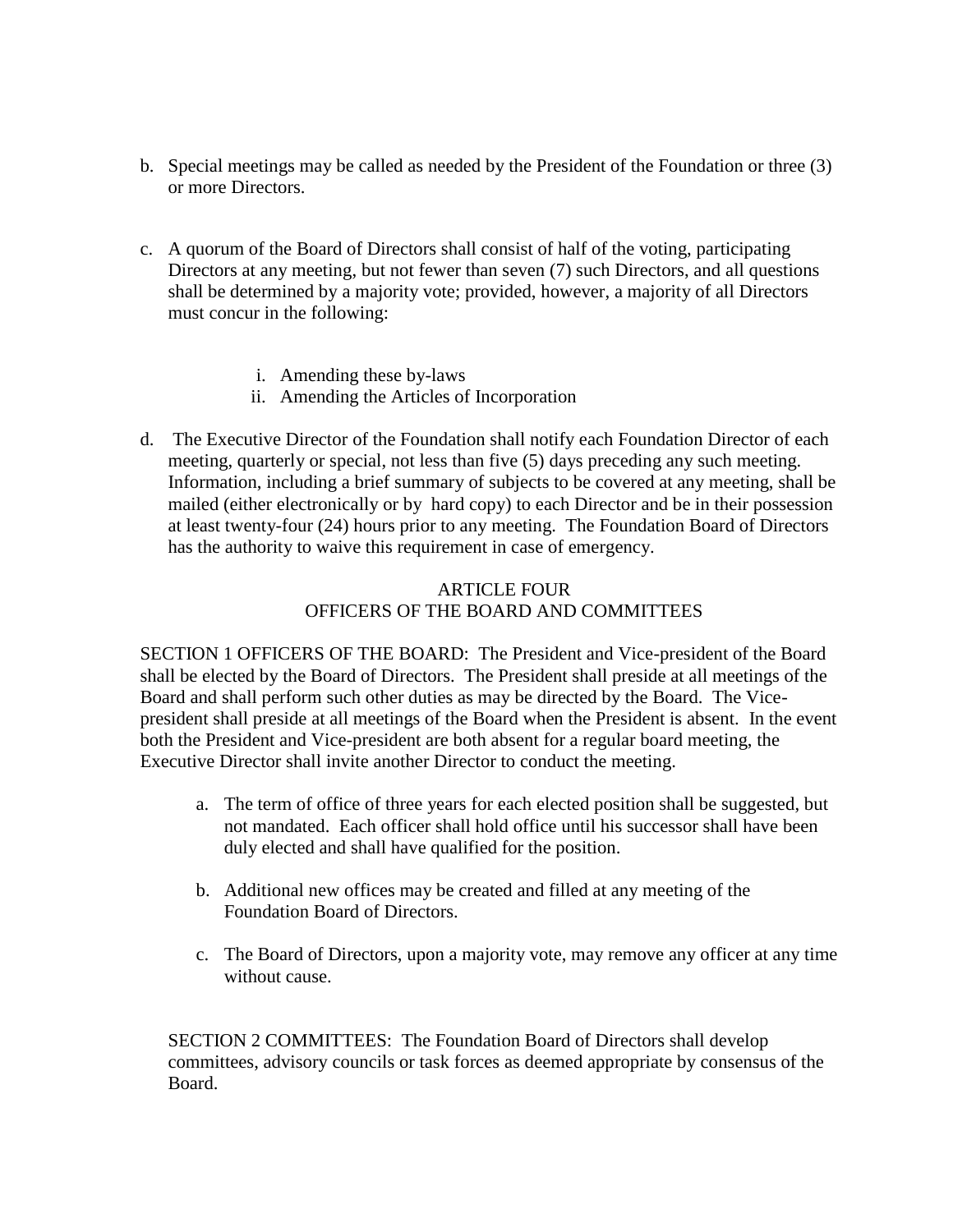- a. Governance Committee: which shall consist of all members of the Board of Directors The Board of Directors shall develop and review policy and by-laws, investments and investment strategy and vote on any changes.
- b. All discussions and actions taken by any committee of the Foundation Board of Directors shall be recorded in minutes and kept in the Foundation's Corporate Minute Book. All action taken shall be reported at the next meeting of the Board of Directors. All committee meetings shall be open to all Directors of the Foundation.

#### ARTICLE FIVE ORDER OF BUSINESS

SECTION 1: The order of business at all meetings of the Foundation Board shall be as follows:

- 1. Invocation
- 2. Roll Call
- 3. Approval of Minutes of Last Meeting
- 4. Resignations and Introduction of New Directors
- 5. Reports of Committees
- 6. Other reports, if any (to include as appropriate report/s from the Mayland Community College Board of Trustees)
- 7. Executive Director's Report
- 8. Unfinished Business
- 9. Original Resolutions and New Business
- 10. Mayland Community College President's Report
- 11. Adjournment

#### ARTICLE SIX BOOKS AND RECORDS

SECTION 1: The Foundation shall keep correct and complete books and records of account and shall also keep minutes of the proceedings of its Board of Directors, and committees having authority of the Board of Directors and shall keep at the registered or principal office a record giving the names and addresses of the members of the Board of Directors.

## ARTICLE SEVEN FISCAL YEAR

SECTION 1: The fiscal year of the Mayland Community College Foundation, Inc., shall begin on the first day of July and end on the last day of June in each year.

# ARTICLE EIGHT SEAL